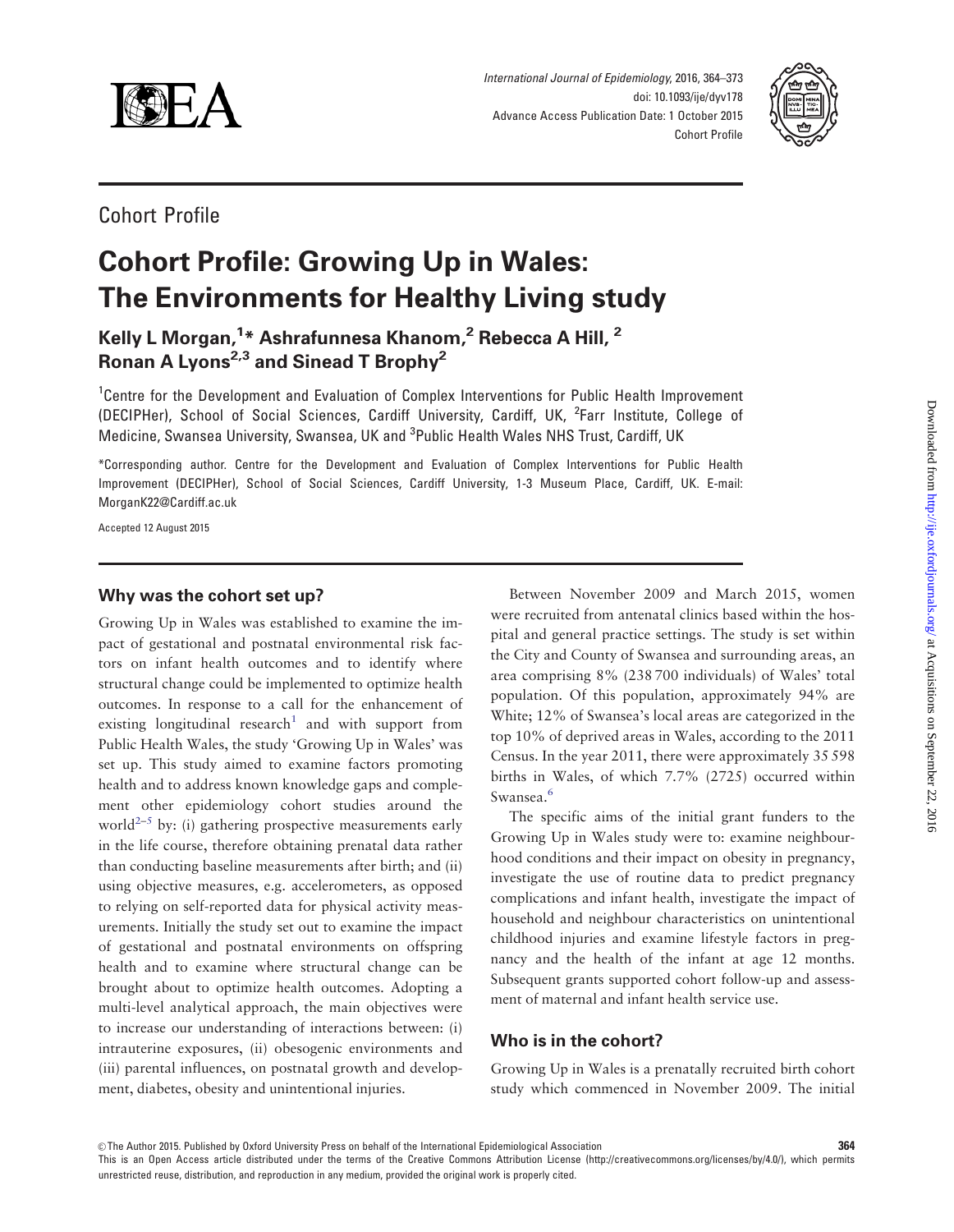<span id="page-1-0"></span>aim was to recruit 1000 families by March 2015; however, the final cohort is composed of 819 families in total. Women were enrolled into the study during pregnancy and were later followed up when the infant approached age 1 year. If fathers were present at study visits, they too were able to be involved. We identified potential participants within the Abertawe Bro Morgannwg University (ABMU) Health Board through approaching women at antenatal clinics. Within the waiting areas, women were introduced to the study by a research assistant (RA) and provided with an information leaflet and study contact details. In addition, study information leaflets and posters were deposited throughout maternity clinics. Exclusion criteria included women under the age of 16 years and women residing outside Wales. Following initial contact, eligible participants were sent an in-depth information sheet which outlined the study aims, objectives and rationale, exclusion criteria,

requirements of participation and the benefits of taking part. Approximately 3 days after posting the information sheet, RAs telephoned participants to answer any studyrelated questions and to arrange a baseline visit. Thereafter, the RA carried out a one-off baseline visit {mean participant gestation 27.4 weeks [standard deviation (SD) 8, range 5.6–38.6 weeks]} within the participants' home and obtained informed written consent. During the visit, participants completed a questionnaire and detailed anthropometry and blood pressure (BP) readings (systolic and diastolic) were recorded. Participants were also provided with a 7-day diet diary, an accelerometer (to be worn for 7 consecutive days) and a blood glucose kit (with instructions to self-administer two fasting measures).

Figure 1 illustrates the flow of participants throughout the Growing Up in Wales study. Of the 1720 women



Figure 1. Flow chart of the Growing Up in Wales Birth cohort (2009–March 2015).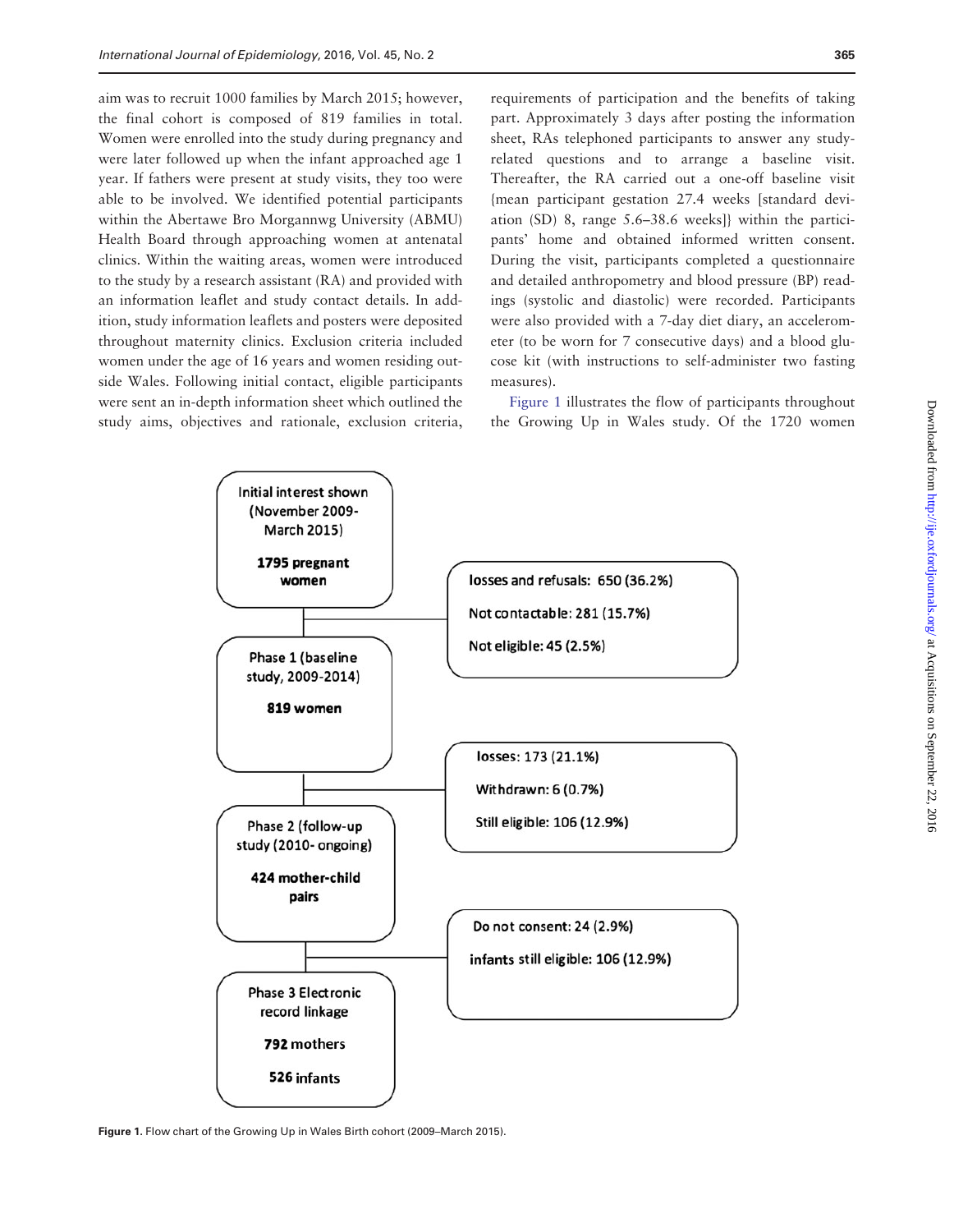Table 1. Socio-demographic characteristics of those women who participated, declined or were not contactable/eligible after initial recruitment

|                                |                           | Classification <sup>b</sup> |     |     |
|--------------------------------|---------------------------|-----------------------------|-----|-----|
| Deprivation group <sup>a</sup> | Total study<br>population | $\theta$                    | 1   | 2   |
| 1                              | 322                       | 60                          | 134 | 128 |
| $\overline{2}$                 | 275                       | 43                          | 88  | 144 |
| 3                              | 128                       | 20                          | 38  | 70  |
| 4                              | 356                       | 75                          | 145 | 136 |
| 5                              | 600                       | 84                          | 207 | 309 |
| Missing                        |                           |                             |     |     |
| Totals                         | 1681                      | 282                         | 612 | 787 |

a Welsh Index of Multiple Deprivation 2014 1 (10% most deprived)–5 (50% least deprived).

b Classification 0 (not met inclusion criteria/not contactable), 1 (declined participation) and 2 (participated).

approached by the RAs, 650 (36.2%) declined the option of participating, 45 (2.5%) did not meet the inclusion criteria and 281 (15.7%) could not be reached through further mail or telephone contact. Table 1 shows the distribution of deprivation categories of: (i) women who participated in the study; (ii) women who declined to take part; and (iii) women who showed initial interest but did not take part (e.g. not traceable or ineligible) (data available for 93.6% of women). As shown, approximately 35% of all women showing an interest in the study were in the least 50% deprived category. Similar distributions of deprivation were shown when comparing those women who declined to participate with those who enrolled in the study (42.5% vs 43.5% in 10–30% most deprived categories). Table 2 describes the characteristics of participants at the baseline visit.

#### How often have they been followed up?

RAs carried out a follow-up visit around the time of the infant's first birthday (median age of 1 year 30 days). Visits mainly took place within the home setting, but participants were also provided with the option of attending our research clinic if more suitable. Mothers again provided written informed consent for anthropometric measures to be obtained from both herself and the infant. Paternal data was also collected if the father was present and consenting. Study protocols were reviewed and approved by the South East Wales Research Ethics Committee, and investigations were conducted according to the principles of the Declaration of Helsinki<sup>7</sup> and upheld the ethical principles of Swansea University.

| <b>Table 2.</b> Selected characteristics of study participants |  |  |  |
|----------------------------------------------------------------|--|--|--|
|----------------------------------------------------------------|--|--|--|

| Variable                         | $\boldsymbol{n}$   | Mean $(SD)$<br>or $\%$ | Range       |
|----------------------------------|--------------------|------------------------|-------------|
| Maternal age at delivery (years) | 783                | 29.03(6.1)             | 16.6-44.7   |
| Nulliparous                      | 819                | 45%                    | $0 - 6$     |
| Booking BMI $(kg/m^2)$           | $557^{\mathrm{a}}$ | 26.2(6.3)              | $17 - 59.5$ |
| Fasting glucose (mmol/l)         | 183                | 6.03(0.1)              | $3.4 - 8.2$ |
| Kessler 6 scoreb                 | 774                |                        | $6 - 24$    |
| Ethnic group                     | 783                |                        |             |
| White/European                   |                    | 92%                    |             |
| African/Caribbean                |                    | 1.3%                   |             |
| Asian                            |                    | 3.7%                   |             |
| Other                            |                    | 2.9%                   |             |
| Maternal education               | 787                |                        |             |
| Higher                           |                    | 52.6%                  |             |
| School                           |                    | 31.5%                  |             |
| Trade                            |                    | 9.7%                   |             |
| None                             |                    | 6.2%                   |             |
| Working status                   | 800                |                        |             |
| Full-time                        |                    | 41.8%                  |             |
| Part-time or casual              |                    | 23.5%                  |             |
| Unemployed                       |                    | 0.6%                   |             |
| Homemaker                        |                    | 13.6%                  |             |
| Other                            |                    | 20.5%                  |             |
| Annual income                    | 709                |                        |             |
| $f(0)$ to $f(9)$ 999             |                    | 10.2%                  |             |
| £10000 to £14999                 |                    | 10.7%                  |             |
| £15 000 to £24, 999              |                    | 13.8%                  |             |
| £25 000 to £34 999               |                    | 12.4%                  |             |
| £35 000 to £39 999               |                    | 8.2%                   |             |
| £40 000 to £49 999               |                    | 12.7%                  |             |
| > £50000                         |                    | 19.2%                  |             |
| Not specified                    |                    | 12.8%                  |             |
| Maternal smoking                 | 772                |                        |             |
| Yes                              |                    | 18.7%                  |             |
| No                               |                    | 81.3%                  |             |
| Alcohol consumption              | 778                |                        |             |
| Yes                              |                    | 33.8%                  |             |
| $\rm No$                         |                    | 66.2%                  |             |
|                                  |                    |                        |             |

a 452 (81.1%) clinically recorded and 105 (18.9%) self-reported. b Non-psychological distress score.

In March 2015, a total of 424 (51.8%) follow-up visits had been conducted and 106 infants remained eligible for a future follow-up, having not yet reached age 1 year [\(Figure 1](#page-1-0)). Mothers who participated in the 12-month follow-up visit were more likely to be school or university educated, in full-time employment and more affluent (see [Table 3](#page-3-0) below) compared with those who have not been followed up (those declining or not contactable).

In most study analyses, we have used multiple imputations to account for missing data using chained equations. For a variable to be included in the imputation process, it was required to have a minimum of 60% complete data.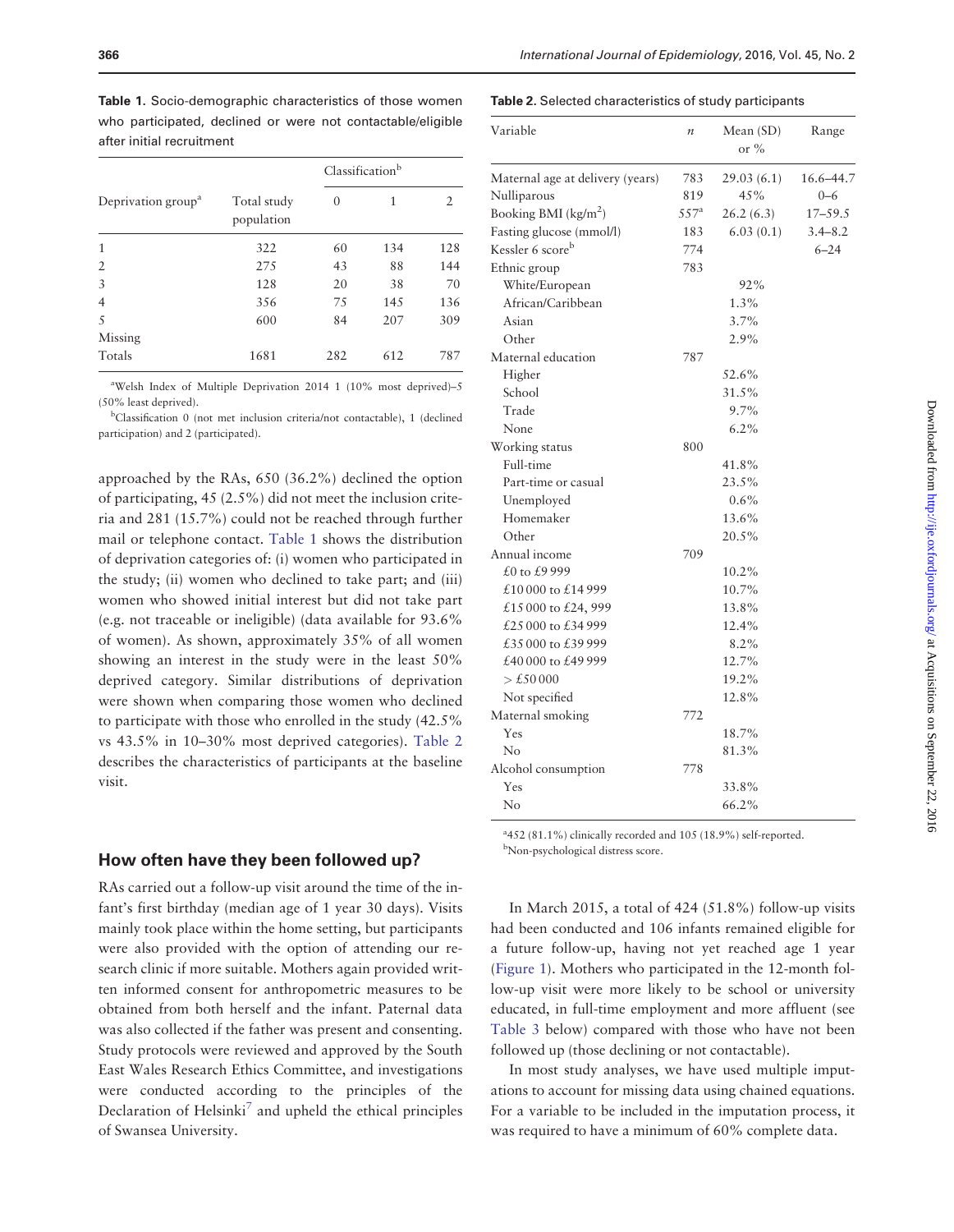<span id="page-3-0"></span>Table 3. Characteristics of mothers who did and did not participate in the 12-month follow-up

| Characteristic                                  | No follow-up visit<br>Mean(SD) or $\%$ | Follow-up visit<br>Mean(SD) or $%$ | $P$ -value |
|-------------------------------------------------|----------------------------------------|------------------------------------|------------|
| $\boldsymbol{n}$                                | 179                                    | 424                                |            |
| Maternal age (years)                            | 30.4(0.5)                              | 29.3(0.3)                          | n.s        |
| Household salary $<$ £35 000                    | 60.1%                                  | 45.9%                              | **         |
| Full time employment                            | 37.9%                                  | 45.7%                              | **         |
| Unemployed                                      | 18.4%                                  | $8.4\%$                            | **         |
| Higher education or school-based qualifications | 31.9%                                  | 50.5%                              | ***        |
| Nulliparous                                     | 45.1%                                  | 41.4%                              | n.s        |

n.s, not significant.

\*\* $P < 0.01$ , \*\*\* $P < 0.01$ .

With participant consent, a large amount of follow-up data was gathered from postnatal clinical records and electronic health records. A study sticker on the participant's antenatal notes signified to hospital clerical staff that these notes would be reviewed by the study team following the birth. A RA reviewed the participants' newly filed postnatal records, gathering information on the delivery and newborn birth measures. Subsequent follow-up of motherchild pairs is conducted through access to electronic health records, with use of administrative and clinical records (described in further detail below).

#### What has been measured?

Growing Up in Wales integrates both family and individual level data with use of routine electronic data linkage. Prospectively gathering antenatal and postnatal data has provided the opportunity to determine influences of the early-life exposures on later health outcomes. [Table 4](#page-4-0) provides a catalogue of variables included in the baseline and follow-up visit. Participants were able to provide consent for all or particular aspects of data collection. A detailed description of the baseline protocol has been published elsewhere.<sup>8</sup>

A key exposure for many of the cohort analyses is maternal BMI during early pregnancy. This measure was obtained from antenatal records during the baseline visit, having been measured and recorded by a midwife during the routine booking visit (usually occurring at 12 weeks of gestation). Subsequent detailed anthropometric measures were obtained by the RA during the baseline and followup visit. Measures included height, weight, skinfold thicknesses (biceps, triceps, subscapular and supra-iliac) and head (infant only), mid-arm and abdominal circumferences. Each measure was obtained from the mother during pregnancy and from the mother and infant at the 12-month visit. Anthropometric measures at birth (weight, length and head circumference) and throughout the first year (weight and length measures) were also extracted from postnatal records and the child community health book (measures recorded by a health visitor).

Physical activity was objectively measured over a 7-day period during pregnancy and at the 12-month follow-up visit (for both mother and infant). Initial data were collected using a waist-worn Actigraph (GT3X) accelerometer<sup>9</sup> (baseline  $n = 141$ ). The accelerometer collected step counts on a 1-epoch per s basis at a rate of 30 Hz, providing the total number of activity counts over the duration of 7 days. Data were used to estimate the participant's average daily activity count. Containing a 'wear time validation rule', the software selected only days in which data displayed a minimum of 8 h of wear. Subsequently, to be included within analyses participants were required to have at least 1 valid day of data. With the later development of waterproof accelerometers and occasional reporting of discomfort with a belt-worn device, we discontinued using the Actigraph (GT3X) accelerometer in February 2013. Instead, participants (baseline  $n = 124$ , 12-month follow-up  $n = 116$ ) were provided with a wrist-worn (non-dominant hand) waterproof GENEA accelerometer.<sup>[10](#page-8-0)</sup> Previous findings $11$  comparing the use of both accelerometers worn around the waist have shown almost identical accuracy between devices. Data from the accelerometer enabled us to classify the intensity at which a participant performed active tasks (defined as the 'non sedentary SVM'). During the 12-month visit, the infant wore the GENEA accelerometer<sup>[10](#page-8-0)</sup> around the left ankle ( $n = 129$ ).

Qualitative data collection provided contextual data to inform possible interventions, with specific foci on child injury prevention and family dietary choices. Semi-structured interviews ( $n = 82$ ) were carried out with purposive samples of prospective parents and parents of infants within the home setting. Interview schedules were guided by the socio-ecological model which suggests that health behaviours are predicted by the community and home environments and personal factors. Participants were selected to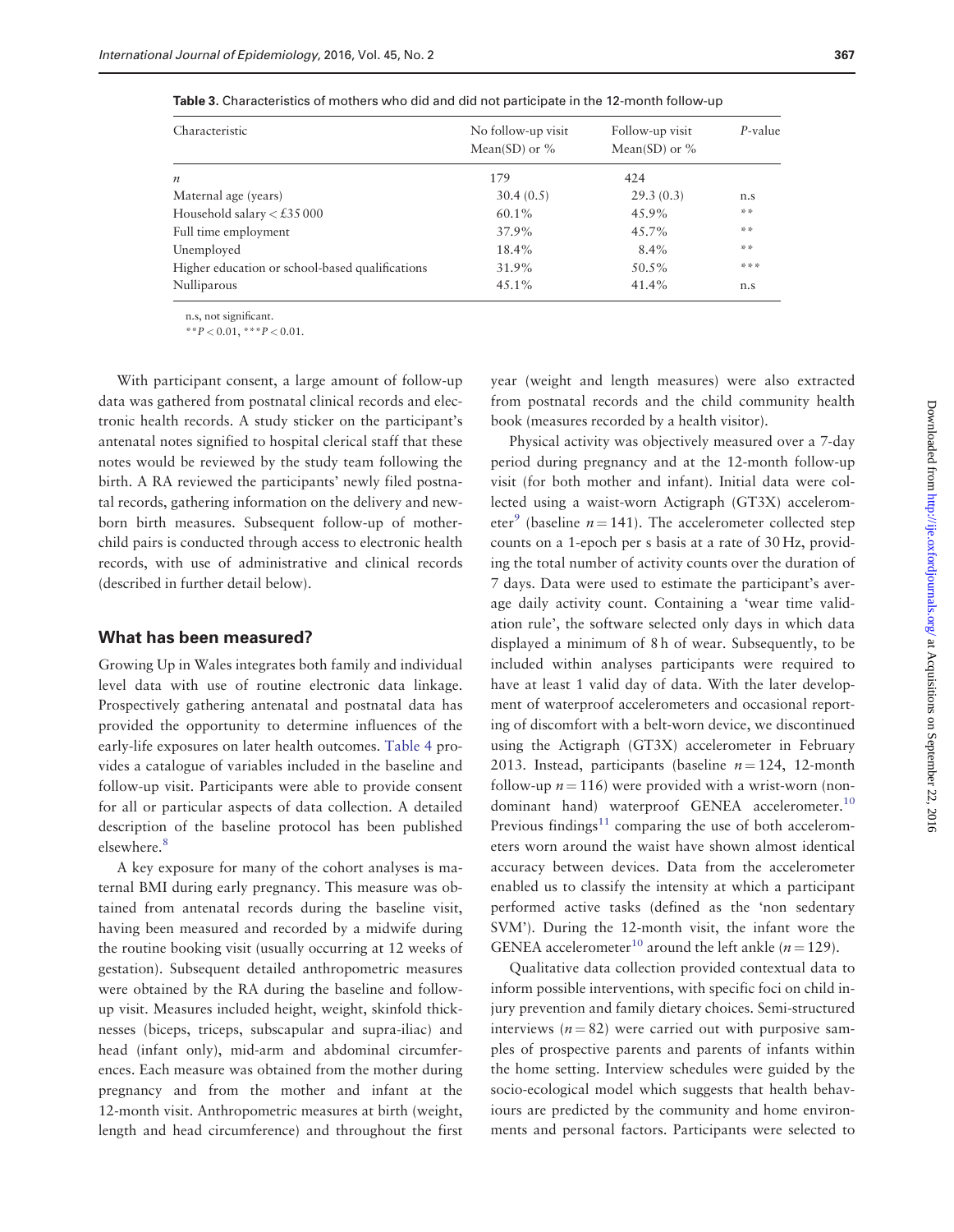<span id="page-4-0"></span>

|  | Table 4. Summary of variables collected throughout the study period |  |  |
|--|---------------------------------------------------------------------|--|--|
|--|---------------------------------------------------------------------|--|--|

| Phase                          | Measurements                                                                                                                                                                                                                     |  |  |  |  |
|--------------------------------|----------------------------------------------------------------------------------------------------------------------------------------------------------------------------------------------------------------------------------|--|--|--|--|
| Baseline                       | Questionnaire: maternal age, ethnicity, parity, household income and benefits, education, smoking and alcohol con-<br>sumption, birth plans                                                                                      |  |  |  |  |
|                                | Antenatal data: body mass index (at 12 weeks' gestation), blood pressure readings, medications, family health his-                                                                                                               |  |  |  |  |
|                                | tory, ultrasound growth measures, previous pregnancies/deliveries, smoking and alcohol consumption during and<br>before pregnancy, obstetric and family history                                                                  |  |  |  |  |
|                                | Anthropometric data: parental height, weight, four skinfold thicknesses (biceps, triceps, subscapular and supra-                                                                                                                 |  |  |  |  |
|                                | iliac) and mid-arm circumference                                                                                                                                                                                                 |  |  |  |  |
|                                | Blood pressure                                                                                                                                                                                                                   |  |  |  |  |
|                                | Fasting blood glucose readings: Self-administered, providing two readings over a 7-day period                                                                                                                                    |  |  |  |  |
|                                | Objective physical activity: 7-day accelerometer (Actigraph worn around waist or wrist-worn GENEA<br>accelerometer)                                                                                                              |  |  |  |  |
|                                | Dietary data: 7-day diet diary                                                                                                                                                                                                   |  |  |  |  |
|                                | Housing assessment: hygiene, presence and extent of mould and/or damp, household hazards, safety features, noise<br>levels and temperature and humidity readings                                                                 |  |  |  |  |
|                                | Postnatal data: duration of labour stages, birth type, birth place, infant birthweight, gestation, APGAR scores at 1<br>and 5 min, head circumference, length of hospital stay                                                   |  |  |  |  |
|                                | Semi-structured interviews                                                                                                                                                                                                       |  |  |  |  |
| Birth                          | Delivery data: place of birth, delivery type, induction required, fetal presentation, length of labour stages, complica-<br>tions and pain relief                                                                                |  |  |  |  |
|                                | Infant data: sex, date and time of birth, gestation, birthweight, head circumference, APGAR scores at 1 and 5 min,<br>initial feeding method, feeding method on discharge and duration of hospital stay                          |  |  |  |  |
| Follow-up at<br>infant's first | Questionnaire: Income, employment, maternity leave duration, home ownership, family dynamics, support net-<br>works, infant sleep and activity, developmental milestones, infant injuries, infant feeding history; breastfeeding |  |  |  |  |
| birthday                       | duration, complementary feeding, age of weaning, infant and mother food frequency                                                                                                                                                |  |  |  |  |
|                                | Anthropometric data: repeat all baseline measures for mother, infant length, weight, four skinfold thickness (biceps,<br>triceps, supra-iliac and subscapular), head, mid-arm and abdominal circumferences                       |  |  |  |  |
|                                | Dietary data: 7-day diet diary for mother and infant                                                                                                                                                                             |  |  |  |  |
|                                | Objective physical activity: 7-day accelerometer worn by mother and infant                                                                                                                                                       |  |  |  |  |
|                                | Child health data: routine growth measures (length, weight and date of assessment) and health assessment checks<br>(vaccinations)                                                                                                |  |  |  |  |
|                                | Semi-structured interviews                                                                                                                                                                                                       |  |  |  |  |
| Ongoing                        | All participants are followed using routine data linkage providing health service (general practice, inpatient, outpa-<br>tient and prescription data), education and household data                                             |  |  |  |  |

provide a representative sample of both affluent and deprived neighbourhoods and data were analysed using inductive thematic analysis.

Growing Up in Wales was designed to take advantage of the increasing availability of electronically-held, person-based, routinely collected data from consenting participants. In Wales, de-identified electronic records are stored at the Secure Anonymised Information Linkage (SAIL) databank which was previously developed within the Health Information Research Unit (HIRU) at Swansea University[.12,13](#page-8-0) The SAIL databank enables record linkage of a wide range of pseudonymized, person-based data from health and other datasets and currently incorporates over 700 million rows of data concerning multiple health and social care events. A split-file approach to identity matching using multiple encryptions by different organizations replaces identifiers with unique numbers and facilitates

embedding of cohorts and trials in a privacy-protecting remote analysis environment.13 The databank provides support for automatic longitudinal follow-up of mothers and infants in the Growing Up in Wales cohort. This study component aids cohort attrition and provides the opportunity to model study findings to the entire population. During both study visits, the RA explained: the data anonymization process; how routine data are accessed; that all data within the SAIL gateway are treated in accordance with the Data Protection Act  $1998$ ;<sup>[14](#page-8-0)</sup> and that data access is managed by the Information Governance Review Panel (IGRP). Participants could then provide written informed consent if willing to participate in this component of the study. The main health datasets accessed for our cohort analyses include: the Primary Care Practice Clinical Systems (GP) database, the Patient Episode Database for Wales (PEDW); and the National Community Child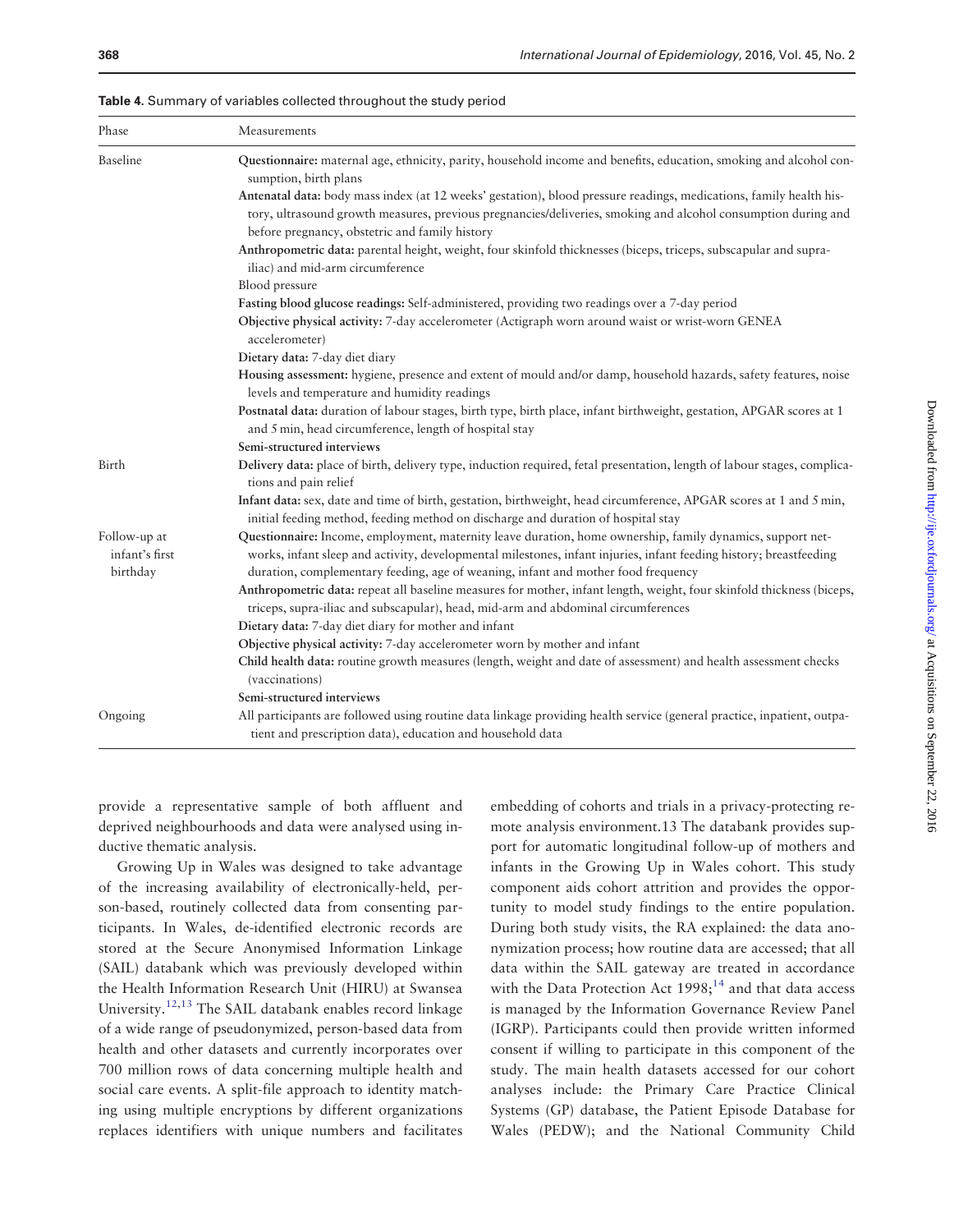Table 5. Datasets accessed within the SAIL database for Growing Up in Wales analyses

| Database     | Data type                   | Start date | Completeness                                                                                            | Inclusions                                                                                                                                                                                                                                 |
|--------------|-----------------------------|------------|---------------------------------------------------------------------------------------------------------|--------------------------------------------------------------------------------------------------------------------------------------------------------------------------------------------------------------------------------------------|
| GP           | Clinical                    | 1993       | 100% of practices in Swansea<br>76% of practices in Wales                                               | Data on patient signs and symptoms, in-<br>vestigations, test results, diagnoses, pre-<br>scribed medications and referrals for<br>specialist treatments                                                                                   |
| <b>PEDW</b>  | Clinical and administrative | 1991       | 100% (for all inpatient and day-<br>case activity of individuals at-<br>tending NHS hospitals in Wales) | Attendance and clinical records regarding<br>all inpatient and outpatient activity<br>(both elective and emergency records).<br>Data on spell duration, episodes of<br>care, diagnoses, operations, treatments<br>and specialties accessed |
| <b>NCCHD</b> | Clinical and administrative | 1987       | $100\%$                                                                                                 | Data on both mother and child including<br>place of birth, date and time of birth,<br>gestational age, birthweight, child sex<br>and age of mother at delivery.                                                                            |

GP, primary care practice clinical systems database; PEDW, Patient Episode Database for Wales; NCCHD, National Community Child Health Database; NHS, National Health Service.

Health Database (NCCHD). Table 5 provides an overview of data which can be accessed from each of these databases. Currently 792 mothers of 526 infants have provided consent for data linkage; however, the number of infants is set to increase with ongoing 12-month follow-ups.

## What has it found? Key findings and publications

In this section we summarize our key study findings to date, categorized by outcome.

## Childbirth outcomes

Physical activity level during pregnancy was associated with delivery type but not with offspring outcomes, e.g. birthweight, gestational age and APGAR scores.<sup>15</sup> We found that higher activity levels during pregnancy were associated with a reduced likelihood of women requiring an instrumental delivery, e.g. caesarean section, forceps or ventouse. In comparison, women with low activity levels were 72% more likely to require an instrumental delivery. These findings were independent of maternal BMI. Conversely, when examining the effects of maternal BMI on delivery and birth outcomes, no significant associations were evident with delivery type, despite overweight and obese women revealing a trend for increasing numbers of elective caesarean sections. Overweight and obesity in pregnancy was, however, associated with a greater risk for induction, longer hospital stay following childbirth and delivery of a large-for-gestational-age infant. These findings remained after controlling for maternal age, parity and smoking status during pregnancy.

Our findings have identified modifiable factors that are associated with independent adverse effects on delivery and infant outcomes. Requiring further support from randomized controlled trials, our findings suggest that interventions aiming to reduce the risk of instrumental births need to focus on increasing women's physical activity levels before or during early pregnancy. Interventions which target positive outcomes for the newborn, i.e. healthy birthweight, should focus on excessive weight among women of child-bearing age.

## Maternal obesity and associated heath service costs

Extensive literature details the additional costs of providing care to obese individuals, with one particular paper reporting an approximate 2.3% increase in total direct healthcare costs for every unit increase in BMI in the general population.<sup>16</sup> In line with this general pattern, we found that caring for obese women utilizes an extra  $\pounds$ 1200 of National Health Service (NHS) resources per pregnancy after adjusting for multiple confounding factors[.17](#page-8-0) Ours appears to be the first study to examine health service usage and associated costs throughout pregnancy among a general population sample.

We found that increasing costs were due to an increased usage of health service provision across primary and secondary care sectors (general practitioner visits and prescriptions, inpatient visits and duration and outpatient visits), with obese women revealing a 15–20% greater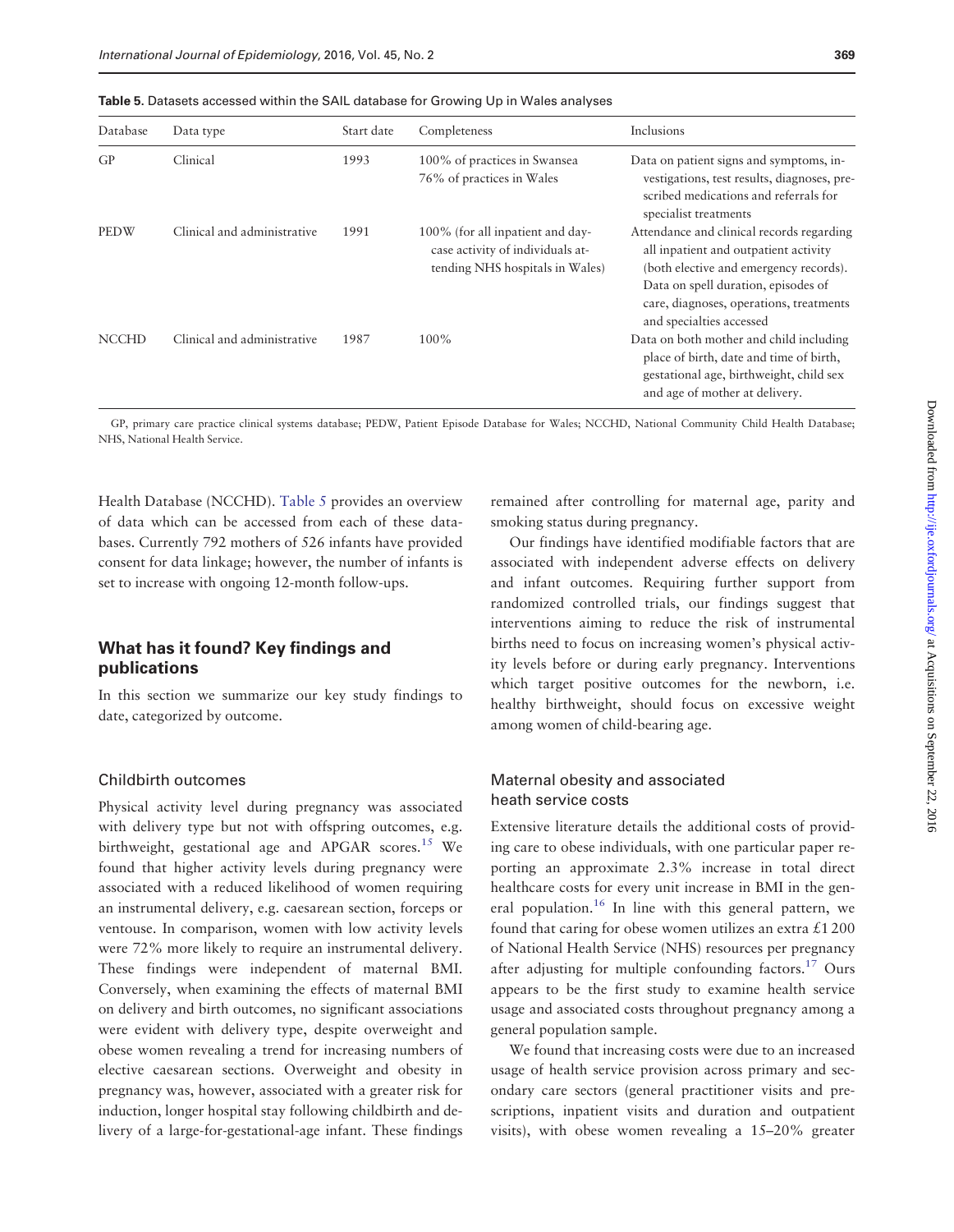usage of all hospital services. An evident limitation was our inability to consider how a woman's BMI changed throughout the course of pregnancy. As our findings were reliant upon one recording of BMI (at 12 weeks of gestation), we cannot rule out the possibility of women changing BMI groups in later trimesters. However, our findings are likely to present a conservative view as we did not measure indirect and intangible health service costs.

Using the same sample of women, we have more recently examined the use of health service provision by infants from birth to age 1 year, to ascertain whether infants born to obese mothers require additional health services (publication awaiting journal). Examining the same health service outcomes as for mothers, our findings revealed that infants born to obese mothers had higher health service usage and associated costs. In conjunction with our earlier maternal cost estimates, overall cost analyses revealed that on average an obese woman and her child accrue an additional £2 310 of services during pregnancy and in the first year of life. With one in five women attending prenatal care being classed as obese in the UK,<sup>18</sup> and 778 805 births in the UK during  $2013$ ,  $19,20$  this equates to an estimated additional resource use of £360 million per annum. The implications of our findings are important for informing the design of cost-effective interventions and policies aimed at reducing the obesity during early-pregnancy.

#### Factors influencing infant size

The Medical Research Council (MRC) guidelines for developing effective interventions state that an evidence base underpinning intervention design is required in order to plan individual and linked components of complex interventions.<sup>21,22</sup> Examining multiple factors of influence throughout the early life course and adopting a hypothesis-driven approach has enabled us to determine: (i) whether childhood obesity prevention methods should better target the prenatal, postnatal or both phases; and (ii) which components the intervention should target, in order to be most effective.

Figure 2 depicts our main study findings,  $2<sup>3</sup>$  outlining results from a structural equation modelling approach. The figure includes all factors in our analyses and reveals important associations with infant size (latent variable of infant weight and waist circumference) at age 1 year. As shown, only one prenatal factor, maternal BMI, demonstrated a significant association with infant size, whereas several associations with postnatal factors are evident. Maternal BMI revealed both a direct and indirect effect on infant size, with an indirect effect moderated by birthweight. The consumption of carbonated drinks and lower levels of infant play were associated with smaller infant size. Conversely, greater consumption of carbohydrates, higher rate of weight gain and greater infant length predicted larger infant size. Unexpectedly, our model revealed that maternal factors such as age, ethnicity, education and income were not directly predictive of early infant size.



Figure 2. Modified structural equation model displaying standardised coefficients  $(X_2(11) = 21.5$ ,  $p < 0.05$ ; RMSEA = .07; CFI = .94; SRMR = 0.05.

Any BMI (mother's BMI at 12 weeks gestation), play (infant plays with parent daily or less often), Infant length (length at age 12 months), Baby bread (infant consumes carbohydrates daily or less often), Fizzy drinks (infant consumes carbonated drinks daily or less often), Weight gain (infant average weekly weight gain (g) from birth to 6 months), Infant size (factor of infant waist circumference (infant wc) and infant weight, both measure at age 12 months). Arrows indicate the pathway of associations with accompanying standardised coefficients. Residual error terms for endogenous variables are depicted by circles  $(\varepsilon_1-\varepsilon_4)$ . RMSEA, Root Mean Square Error of Approximation; CFI, Comparative Fit Index; SRMR, Standardized root mean square residual.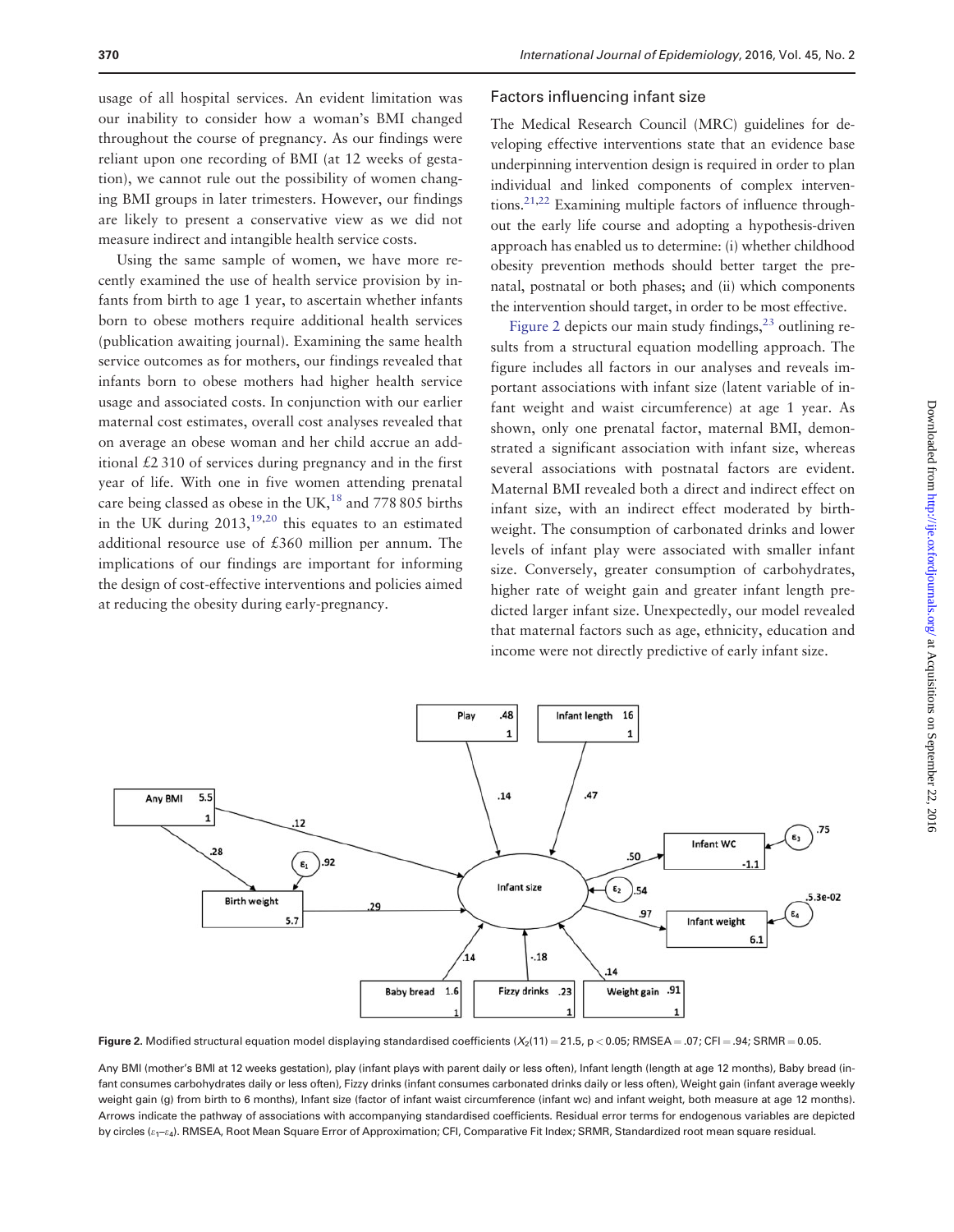The results of this study are helpful in planning interventions, as all factors identified within our model are modifiable and open to testing in interventional designs. The components highlighted within our model suggest that future efforts aiming to prevent childhood obesity should perhaps focus on promoting healthy weight among women of child-bearing age, by encouraging healthy diets and active lifestyles, with continued support after childbirth.

## Parental perspectives: injury prevention in infancy and heathy eating

We found that mothers' migration status was an influential factor in mothers' knowledge of safety devices for child injury prevention, with newly migrated mothers not as aware of UK-based safety advice and available devices.<sup>[24](#page-9-0)</sup> Lack of awareness surrounding a number of hazards such as the checking of bath water temperature, carrying hot drinks around children and using baby-walkers was quite common among the whole sample. When asked about facilitators and inhibitors of child safety devices and practices, mothers voiced the importance of social networks and British Safety Standard kitemarks as major facilitators. We also found that factors that inhibited uptake of child safety practices included child birth order, personality, stage of development, cost of devices and the adoption of alternative non-evidence-based strategies.

Future efforts to reduce child injury should provide specific, tailored messages to sub-groups of mothers; for example, affluent women reported the need for access to written materials whiereas mothers from deprived backgrounds preferred the use of posters and the media to disseminate safety messages. Our findings also emphasized the importance of delivering such messages in a timely manner appropriate to the stage of development of the child and the notion of having specifically trained individuals to work with families in the early years to raise awareness of childhood injury prevention.

Examining the main barriers of dietary choices faced by young families, $25$  parents identified four predominant areas of influence: (i) provision of food choices, e.g. fastfood outlets and promotion of unhealthy food in supermarkets; (ii) implication of daily schedules, e.g. shift patterns and transport timetables; (iii) past experiences, e.g. own childhood dietary intake and education; and (iv) influence of family and friends, e.g. peer pressure. In the context of future interventions and policy-level decisions, our findings outline the need to develop population/ community-level interventions aiming to reduce socioecological barriers to healthy dietary choices. Specific recommendations include: increasing access to affordable

healthy food options within schools, workplaces and hospitals; educating parents on food preparation and storage; and reducing the prevalence of unhealthy fast-food outlets.

#### What are the main strengths and weaknesses?

The primary strength of Growing Up in Wales is the combination of self-reported and objective measures supplemented by linkage to longitudinal maternal and child electronic health records. This particular study design provides a strong basis for undertaking life-course analyses on local data and complements other epidemiological cohort studies across the world, $4,26-30$  allowing for collaboration through multi-cohort meta-analyses. A particular strength is the availability and accessibility of electronic data sets, reinforcing our ability to indirectly follow the health of participants and their offspring throughout the life span. Importantly, our findings are timely, portraying effects of the current obesogenic environment on health outcomes and rapidly feeding into policy making. Unlike much older cohorts collecting data during the war or post-war envir-onment<sup>31–33</sup> or throughout the past decade,<sup>5[,34](#page-9-0)</sup> our findings reflect relatively up-to-date exposures and may have greater relevance when developing interventions, given the technological advances and changing exposures, e.g. availability of convenience foods, throughout the 21st century. Embedding a cohort among a dynamic population-based multi-source data linkage environment will also inform and support the development and evaluation of a range of policies and interventions.

Weaknesses include the possibility of selection bias and the extent to which our findings are generalizable to the wider population, since all participants resided within the surrounding areas of Swansea City. However, this is common to all area-based cohorts. We must also acknowledge our relatively small sample size in comparison with larger cohort studies[.34](#page-9-0) This ultimately reduces the statistical power to detect small but important findings and provides quite wide confidence intervals. The small sample size did however enable us to collect multiple in-depth variables and employ face-to-face collection methods. The future involves combing data from this cohort with many others in meta-analyses, to answer important generalizable questions.

## Can I get hold of the data? Where can I find out more?

We encourage collaborations and provide opportunities to access our electronic datasets remotely. All study data are stored within the Secure Anonymised Information Linkage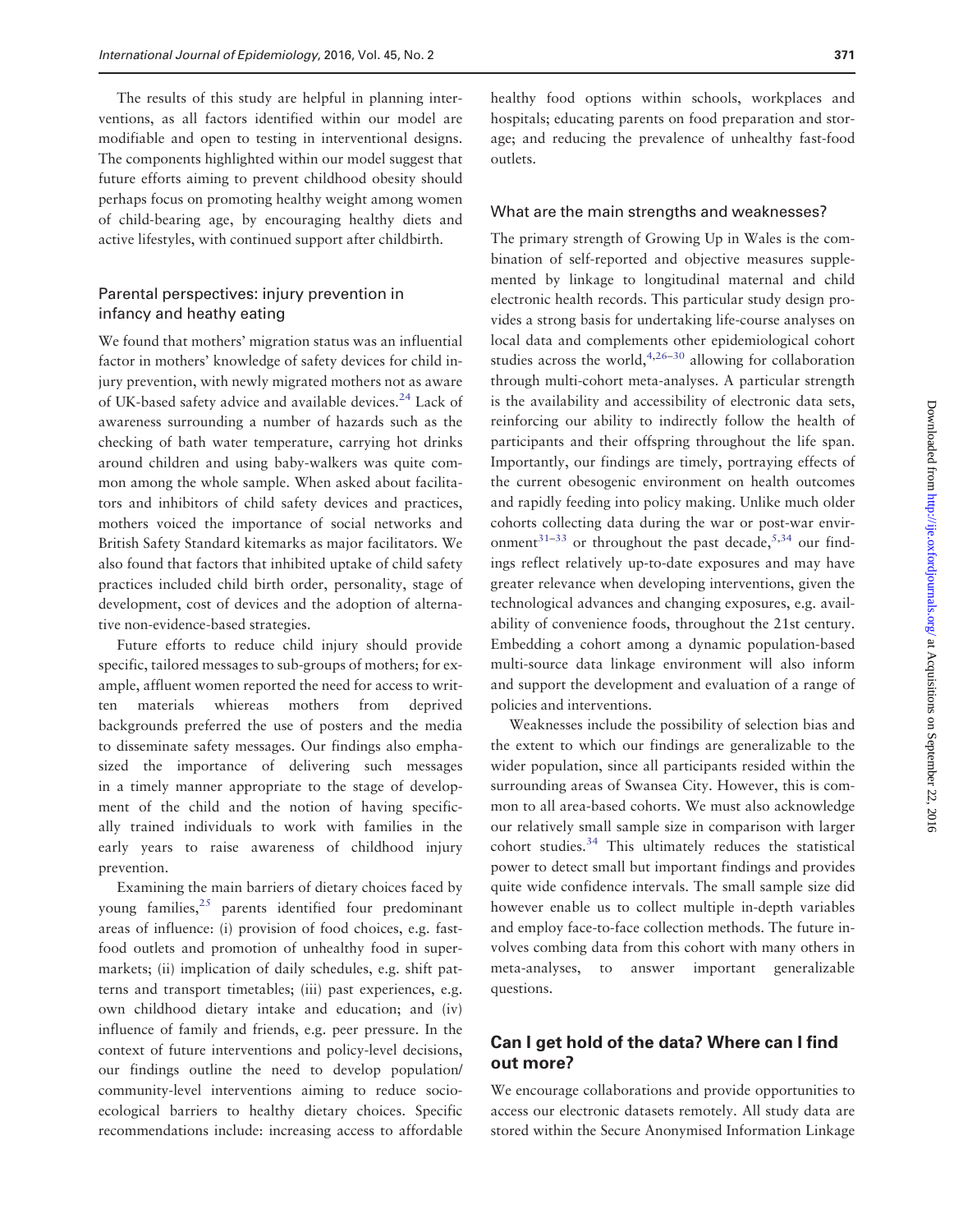#### <span id="page-8-0"></span>Growing Up in Wales profile in a nutshell

- Growing Up in Wales is a prospective birth cohort study investigating the impact of gestational and postnatal environmental risk factors on infant health and development across the life course.
- A total of 819 pregnant women (aged 16–44 years), residing in and around the City of Swansea, UK, participated in a baseline visit during the period of November 2009–March 2015.
- Follow-up of mother-child pairs occurred as the infant reached age 12 months; 424 follow-ups have been carried out and 106 mother-child pairs still remain eligible.
- The dataset comprises questionnaires, anthropometrics, diet diaries, accelerometer data and linkage to individual-level (for both mother and infant) health, education and administrative records.
- Growing Up in Wales can provide data upon request and collaboration is welcome.

(SAIL) databank at the Health Information Research Unit (HIRU) at Swansea University. All proposals to use SAIL datasets must comply with HIRU's information governance policy. For more information please contact the principal investigator of the study, Professor Sinead Brophy, at [S.Brophy@swansea.ac.uk]. For further information please access our study website at [\[www.EHL.](www.EHL.swansea.ac.uk) [swansea.ac.uk](www.EHL.swansea.ac.uk)].

## Funding

This work was supported by Swansea University, Public Health Wales NHS Trust and the National Institute for Social Care and Health Research. The funders had no role in study design, data collection and analysis, decision to publish or preparation of the manuscript. The work was undertaken with the support of the Centre for the Development and Evaluation of Complex Interventions for Public Health Improvement (DECIPHer), a UKCRC Public Health Research Centre of Excellence. Joint funding (MR/KO232331/1) from the British Heart Foundation, Cancer Research UK, Economic and Social Research Council, Medical Research Council, the Welsh Government and the Wellcome Trust, under the auspices of the UK Clinical Research Collaboration, is gratefully acknowledged. This work was also supported by the Farr Institute. The Farr Institute is supported by a 10-funder consortium: Arthritis Research UK, the British Heart Foundation, Cancer Research UK, the Economic and Social Research Council, the Engineering and Physical Sciences Research Council, the Medical Research Council, the National Institute of Health Research, the National Institute for Social Care and Health Research (Welsh Assembly Government), the Chief Scientist Office (Scottish Government Health Directorates) and the Wellcome Trust, (MRC Grant No: MR/K006525/1).

#### Acknowledgements

We would like to thank the families for taking part in the 'Growing Up in Wales' birth cohort study and all the research assistants who contributed to recruitment and data collection.

Conflict of interest: None declared.

## **References**

- 1. Wellcome Trust. MRC/Wellcome Trust workshop. Regulation and Biomedical Research. London: Wellcome Trust, 2008.
- 2. Cameron CM, Scuffham PA, Spinks A et al. Environments for Healthy Living (EFHL) Griffith birth cohort study: background and methods. Matern Child Health J 2012;16:1896–905.
- 3. Reilly JJ, Armstrong J, Dorosty AR et al. Avon Longitudinal Study of Parents Children Study Team. Early life risk factors for obesity in childhood: cohort study. BMJ 2005;330:1357.
- 4. Magnus P, Irgens LM, Haug K et al. Cohort Profile: The Norwegian Mother and Child Cohort Study (MoBa). Int J Epidemiol 2006;35:1146–50.
- 5. Boyd A, Golding J, Macleod J et al. Cohort Profile: The 'children of the 90s'—the index offspring of the Avon Longitudinal Study of Parents and Children. Int J Epidemiol 2013;42:111–27.
- 6. Welsh Assembly Government. Births and Infant Mortality Statistics Wales, 2012. Cardiff: Welsh Assembly Government, 2014.
- 7. Williams JR. The Declaration of Helsinki and public health. Bull World Health Organ 2008;86:650–02.
- 8. Hill R, Brophy S, Brunt H et al. Protocol of the baseline assessment for the Environments for Healthy Living (EHL) Wales cohort study. BMC Public Health 2010;10:150.
- 9. Actigraph. 2009.<http://www.theactigraph.com> (3 March 2014, date last accessed).
- 10. GENEActiv. 2011. [http://www.geneactive.co.uk/products/](http://www.geneactive.co.uk/products/geneactiv.aspx) [geneactiv.aspx](http://www.geneactive.co.uk/products/geneactiv.aspx) (3 March 2014, date last accessed).
- 11. Esliger DW, Rowlands AV, Hurst TL, Catt M, Murray P, Eston RG. Validation of the GENEA Accelerometer. Med Sci Sports Exerc 2011;43:1085–93.
- 12. Lyons R, Jones K, John G et al. The SAIL databank: linking multiple health and social care datasets. BMC Med Inform Decis Mak 2009;9:3.
- 13. Ford D, Jones K, Verplancke J-P et al. The SAIL Databank: building a national architecture for e-health research and evaluation. BMC Health Serv Res 2009;9:157.
- 14. Office of Public Sector Information. The Data Protection Act. 1998.<http://www.opsi.gov.uk/Acts/acts1998/19980029.htm> (7 July 2011, date last accessed).
- 15. Morgan K, Rahman M, Hill R et al. Physical activity and excess weight in pregnancy have independent and unique effects on delivery and perinatal outcomes. PLoS One 2014;9:e94532.
- 16. Raebel MA, Malone DC, Conner DA et al. Health services use and health care costs of obese and nonobese individuals. Arch Intern Med 2004;164:2135–40.
- 17. Morgan K, Rahman M, Macey S et al. Obesity in pregnancy: a retrospective prevalence-based study on health service utilisation and costs on the NHS. BMJ Open 2014;4:e003983.
- 18. Guelinckx I, Devlieger R, Beckers K et al. Maternal obesity: pregnancy complications, gestational weight gain and nutrition. Obes Rev 2008;9:140–50.